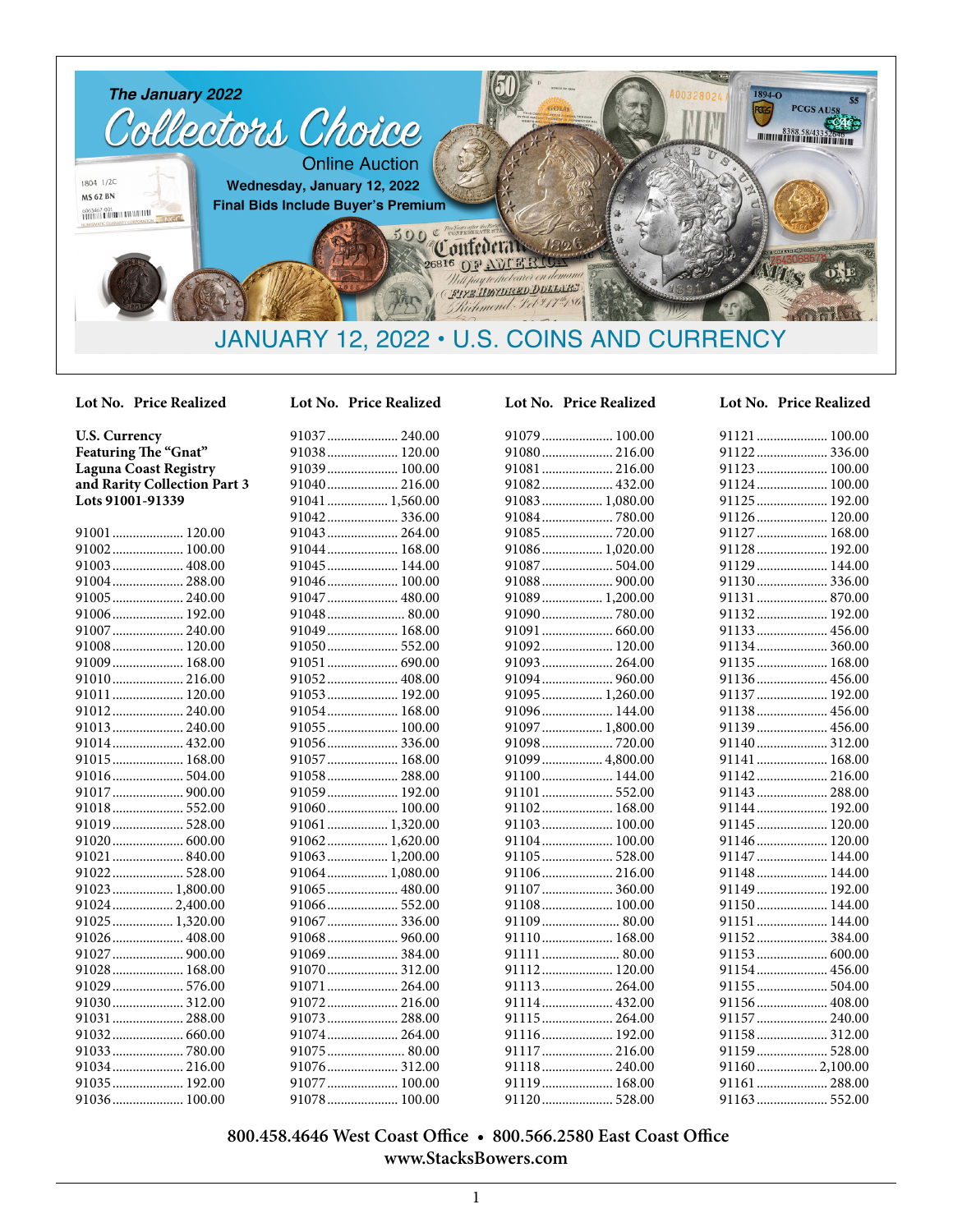# **The January 2022 Collectors Choice Online Auction – U.S. Coins and Currency**

| Lot No. | <b>Price Realized</b>        | Lot No. | <b>Price Realized</b>        | Lot No.           | <b>Price Realized</b>        | Lot No. | <b>Price Realized</b>         | Lot No. | <b>Price Realized</b>           |
|---------|------------------------------|---------|------------------------------|-------------------|------------------------------|---------|-------------------------------|---------|---------------------------------|
|         | 91164 456.00                 |         | 91233 360.00                 |                   | 91299 192.00                 |         | 92019 360.00                  |         | 92084 576.00                    |
|         | 91165 100.00                 |         | 91234 144.00                 |                   | 91300 216.00                 |         | 92020  408.00                 |         | 92085 336.00                    |
|         | 911663,120.00                |         | 91235 144.00                 |                   | 91301 216.00                 |         | 92021  216.00                 |         | 92086 360.00                    |
|         | 91168 1,440.00               |         | 91236 312.00                 |                   | 91302 408.00                 |         |                               |         | 92087  1,440.00                 |
|         | 91169 216.00                 |         | 91237 100.00                 |                   |                              |         |                               |         |                                 |
|         | 91170 360.00                 |         | 91238 144.00                 |                   | 91304 2,160.00               |         |                               |         | 92089 144.00                    |
|         | 91171  240.00                |         | 91240 168.00                 |                   | 91305 5,760.00               |         | 92025  660.00                 |         | 92090 144.00                    |
|         | 91172 360.00                 |         | 91241  288.00                |                   | 91306 4,680.00               |         | 92027  432.00                 |         |                                 |
|         | 91173 120.00<br>91174 216.00 |         | 91242 288.00<br>91243 840.00 |                   | 91307  1,020.00              |         | 92029  660.00                 |         | 92092 80.00<br>92093 100.00     |
|         | 91175  552.00                |         | 91244 384.00                 |                   | 91308 192.00<br>91309 120.00 |         | 92030 528.00                  |         | 92094 240.00                    |
|         | 91177  456.00                |         | 91245 360.00                 |                   | 913103,360.00                |         | 92031  240.00                 |         | 92095 80.00                     |
|         | 91178 264.00                 |         | 91246 168.00                 |                   | 91311 120.00                 |         | 92032 168.00                  |         | 92096 408.00                    |
|         | 91179  240.00                |         | 91247  168.00                |                   | 91312 144.00                 |         | 92033  1,020.00               |         | 92097  60.00                    |
|         | 91180 168.00                 |         | 91248 216.00                 |                   | 91313 336.00                 |         | 92034 552.00                  |         | 92098 120.00                    |
|         | 91181 216.00                 |         | 91249 80.00                  |                   | 91314 360.00                 |         | 92035 144.00                  |         | 92099 100.00                    |
|         | 91182 264.00                 |         | 91250 264.00                 |                   | 91315336.00                  |         | 92036 528.00                  |         | 92100 144.00                    |
|         | 91183 120.00                 |         | 91251  144.00                |                   | 91316 216.00                 |         | 92037  264.00                 |         | 92101  216.00                   |
|         | 91184 80.00                  |         | 91252 120.00                 |                   | 91317 168.00                 |         | 92038 1,440.00                |         | 92102 192.00                    |
|         | 91185 312.00                 |         | 91253 216.00                 |                   | 91318 288.00                 |         |                               |         | 92103 144.00                    |
|         | 91186 480.00                 |         | 91254750.00                  |                   | 91319 360.00                 |         | 92040 100.00                  |         | 92104 840.00                    |
|         |                              |         | 91255 168.00                 |                   | 91320 120.00                 |         | 92041  168.00                 |         | 92105 120.00                    |
|         | 91189 80.00                  |         | 91257 120.00                 |                   | 91321  192.00                |         | 92042 168.00                  |         | 92106 960.00                    |
|         | 91190 168.00                 |         | 91258 80.00                  |                   | 91322 192.00                 |         | 92043  216.00                 |         | 92107  576.00                   |
|         | 91191 120.00                 |         | 91259 120.00                 |                   | 91323384.00                  |         | 92044  1,920.00               |         | 92108780.00                     |
|         | 91192 120.00<br>91193 168.00 |         | 91261  80.00                 |                   |                              |         | 92045  528.00                 |         | 92110 600.00                    |
|         | 91194 100.00                 |         | 91262 80.00                  |                   | 91325 264.00<br>91326 408.00 |         | 92047  144.00                 |         | 92111  240.00                   |
|         | 91195 144.00                 |         | 91263 80.00                  |                   | 91327  456.00                |         | 92048  1,380.00               |         | 92112 120.00                    |
|         | 91196 100.00                 |         | 91264 80.00                  |                   | 91328  480.00                |         | 92049  168.00                 |         | 92113 336.00                    |
|         | 91197  80.00                 |         | 91265 240.00                 |                   |                              |         | 92050 432.00                  |         | 92114 192.00                    |
|         | 91198 100.00                 |         | 91266 216.00                 |                   | 91330 456.00                 |         | 92051  576.00                 |         | 92115  504.00                   |
|         | 91199 80.00                  |         |                              |                   | 91331  264.00                |         | 92052 360.00                  |         | 92116 288.00                    |
|         | 91200 144.00                 |         | 91268 288.00                 |                   | 91332 240.00                 |         | 92053 40.00                   |         | 92117  168.00                   |
|         | 91201  120.00                |         | 91269 576.00                 |                   | 91333 240.00                 |         | 92054 100.00                  |         | 92118 192.00                    |
|         | 91202 216.00                 |         | 91270 80.00                  |                   | 91334 216.00                 |         | 92055 100.00                  |         | 92119 288.00                    |
|         | 91203 100.00                 |         | 91271 80.00                  |                   | 91335 456.00                 |         | 92056 120.00                  |         | 92120 144.00                    |
|         | 91204 80.00                  |         | 91272 480.00                 |                   | 91336 504.00                 |         | 92057  100.00                 |         | 92121  360.00                   |
|         | 91205 240.00                 |         | 91273 80.00                  |                   | 91337 144.00                 |         |                               |         | 92122 168.00                    |
|         | 91206 120.00                 |         | 91274 144.00                 |                   | 91338 660.00                 |         | 92059 100.00                  |         | 92123 192.00                    |
|         | 91207  80.00                 |         | 91275 408.00                 |                   | 91339 120.00                 |         |                               |         | 92124 192.00                    |
|         | 91209 80.00                  |         | 91276 168.00                 |                   |                              |         | 92061  288.00                 |         |                                 |
|         | 91210 100.00                 |         | 91278 80.00                  | <b>U.S. Coins</b> |                              |         | 92062 120.00                  |         | 92126 2,640.00<br>92127  264.00 |
|         | 91211  100.00                |         | 91279 80.00                  | Lots 92001-92597  |                              |         | 92064 240.00                  |         | 92128 192.00                    |
|         | 91212 144.00                 |         |                              |                   |                              |         | 92065 1,200.00                |         | 92129  480.00                   |
|         | 91213 144.00                 |         | 91281  100.00                |                   |                              |         | 92066  480.00                 |         | 92130 216.00                    |
|         |                              |         | 91282 120.00                 |                   | 92002 216.00                 |         | 92067  720.00                 |         | 92131  240.00                   |
|         | 91215 100.00                 |         | 91283 100.00                 |                   | 92003 264.00                 |         | 92068 456.00                  |         | 92132 720.00                    |
|         | 91216 100.00                 |         | 91284 144.00                 |                   |                              |         | 92069 456.00                  |         | 92133 504.00                    |
|         | 91217  100.00                |         |                              |                   | 92005 120.00                 |         |                               |         | 92134 216.00                    |
|         |                              |         |                              |                   | 92006 456.00                 |         | 92071  240.00                 |         | 92135 264.00                    |
|         | 91219 216.00                 |         | 91287 80.00                  |                   |                              |         | 92072 288.00                  |         | 92136 168.00                    |
|         |                              |         |                              |                   | 92008 100.00                 |         |                               |         |                                 |
|         | 91221  288.00                |         |                              |                   | 92009  2,880.00              |         |                               |         | 92138 1,200.00                  |
|         | 91222 576.00                 |         | 91290 288.00                 |                   | 92010 1,320.00               |         | 92075  360.00                 |         | 92139  1,080.00                 |
|         | 91223  1,440.00              |         |                              |                   | 92011 288.00                 |         |                               |         | 92140 312.00                    |
|         | 91225  360.00                |         | 91292 288.00                 |                   |                              |         | 92077  528.00                 |         | 92141  1,920.00                 |
|         | 91227  80.00                 |         | 91293 100.00<br>91294 120.00 |                   | 92013 288.00                 |         | 92078 690.00<br>92079  576.00 |         | 92142 1,170.00                  |
|         | 91229  576.00                |         | 91295 168.00                 |                   |                              |         | 92080 336.00                  |         | 92144 360.00                    |
|         | 91230 216.00                 |         | 91296 264.00                 |                   |                              |         | 92081  456.00                 |         |                                 |
|         | 91231  264.00                |         | 91297 360.00                 |                   | 92017  630.00                |         |                               |         | 92146 480.00                    |
|         | 91232 240.00                 |         | 91298 360.00                 |                   | 92018 264.00                 |         | 92083 192.00                  |         | 92147  480.00                   |
|         |                              |         |                              |                   |                              |         |                               |         |                                 |

# Final Bids Include Buyer's Premium.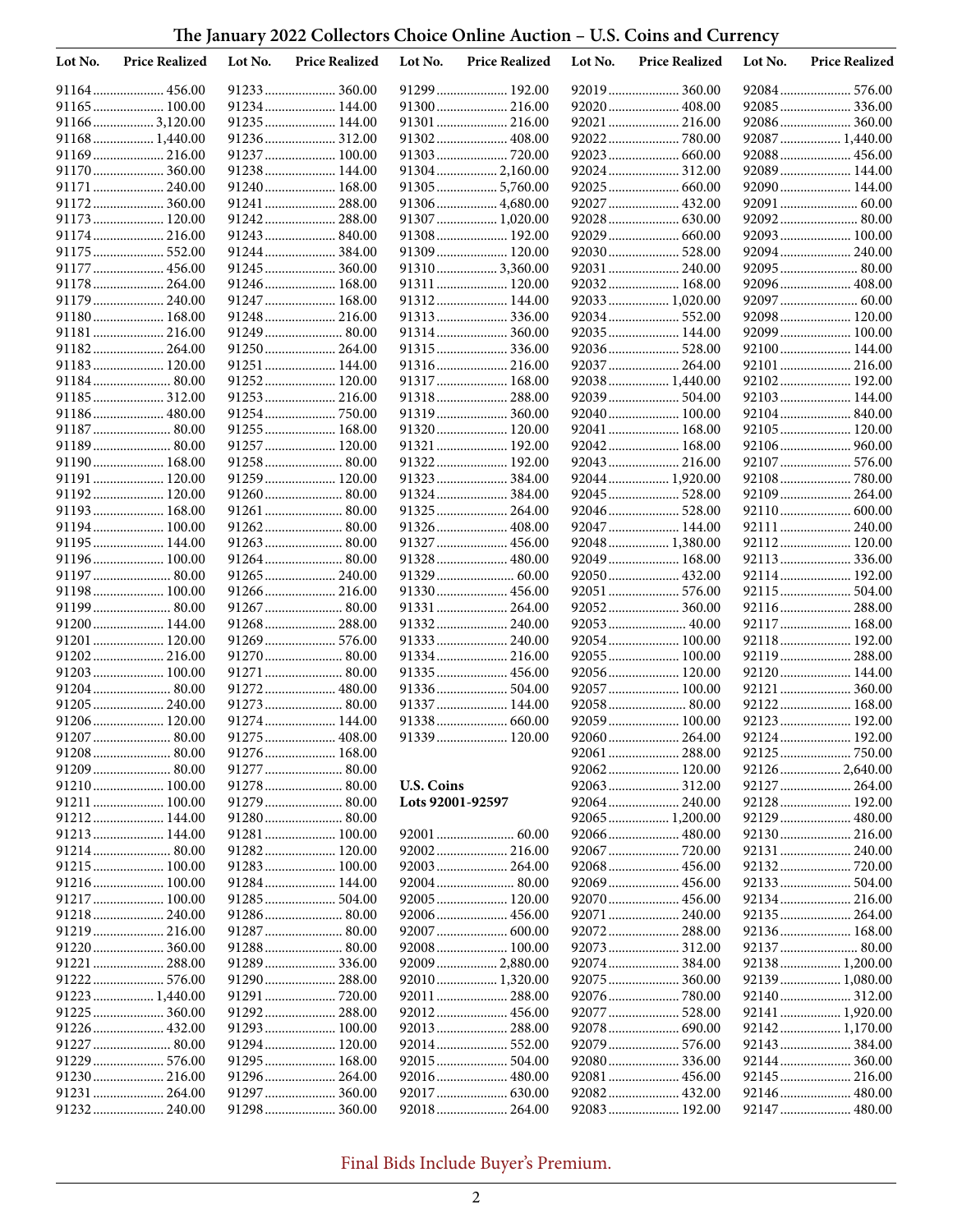# **The January 2022 Collectors Choice Online Auction – U.S. Coins and Currency**

| Lot No. | <b>Price Realized</b>          | Lot No. | <b>Price Realized</b>        | Lot No. | <b>Price Realized</b>         | Lot No. | <b>Price Realized</b>         | Lot No. | <b>Price Realized</b>           |
|---------|--------------------------------|---------|------------------------------|---------|-------------------------------|---------|-------------------------------|---------|---------------------------------|
|         |                                |         | 92212 480.00                 |         | 92276 216.00                  |         | 92340  288.00                 |         | 92404  900.00                   |
|         | 92149  1,860.00                |         | 92213 384.00                 |         | 92277  336.00                 |         | 92341  192.00                 |         | 92405  408.00                   |
|         | 92150 432.00                   |         | 92214 456.00                 |         | 92278  504.00                 |         |                               |         | 92406 504.00                    |
|         | 92151  552.00                  |         | 92215 1,320.00               |         | 92279  408.00                 |         | 92343  360.00                 |         | 92407  384.00                   |
|         | 92152 456.00                   |         | 92216 480.00                 |         | 92280 80.00                   |         | 92344  1,320.00               |         | 92408 216.00                    |
|         | 92153  408.00                  |         | 92217 336.00                 |         | 92281  80.00                  |         |                               |         | 92409 120.00                    |
|         |                                |         | 92218 576.00                 |         | 92282 168.00                  |         | 92346  480.00                 |         | 92410 312.00                    |
|         | 92155  264.00<br>92156 216.00  |         | 92219336.00<br>92220 660.00  |         | 92283 384.00<br>92284  264.00 |         | 92347  384.00                 |         | 92411  240.00<br>92412 1,680.00 |
|         | 92157  168.00                  |         | 92221  216.00                |         | 92285  780.00                 |         | 92349  432.00                 |         | 92413 336.00                    |
|         | 92158 120.00                   |         | 92222 168.00                 |         |                               |         |                               |         | 92414 288.00                    |
|         | 92159 144.00                   |         | 92223 192.00                 |         | 92287  660.00                 |         | 92351  384.00                 |         | 92415 216.00                    |
|         | 92160 120.00                   |         | 92224 120.00                 |         | 92288  384.00                 |         |                               |         | 92416 240.00                    |
|         | 92161 144.00                   |         | 92225 240.00                 |         | 92289  552.00                 |         | 92353  408.00                 |         |                                 |
|         |                                |         | 92226 264.00                 |         | 92290  4,320.00               |         | 92354  120.00                 |         |                                 |
|         | 92163  144.00                  |         | 92227  120.00                |         | 92291  480.00                 |         | 92355  504.00                 |         | 92419  480.00                   |
|         | 92164 120.00                   |         | 92228 456.00                 |         | 92292 432.00                  |         | 92356 504.00                  |         | 92420  240.00                   |
|         | 92165  168.00                  |         | 92229 144.00                 |         | 92293  288.00                 |         | 92357  408.00                 |         | 92421  288.00                   |
|         | 92166 120.00                   |         | 92230 192.00                 |         | 92294  336.00                 |         | 92358  480.00                 |         | 92422 288.00                    |
|         | 92167  192.00                  |         | 92231  144.00                |         | 92295  336.00                 |         | 92359  384.00                 |         | 92423  120.00                   |
|         | 92168 80.00                    |         | 92232 360.00                 |         | 92296 168.00                  |         | 92360 360.00                  |         | 92424 216.00                    |
|         | 92169  100.00                  |         | 92233 240.00                 |         | 92297  660.00                 |         |                               |         | 92425  336.00                   |
|         | 92170 100.00                   |         | 92234 312.00                 |         | 92298 336.00                  |         |                               |         | 92426 144.00                    |
|         | 92171  168.00                  |         | 92235 240.00                 |         | 92299  384.00                 |         | 92363  264.00                 |         | 92427  168.00                   |
|         | 92172 144.00                   |         | 92236 264.00                 |         | 92300  264.00                 |         | 92364 192.00                  |         | 92428  240.00                   |
|         | 92173  240.00                  |         |                              |         | 92301  288.00                 |         | 92365  144.00                 |         | 92429  240.00                   |
|         | 92174 312.00                   |         | 92238 216.00                 |         | 92302 192.00                  |         | 92366 120.00                  |         | 92430 192.00                    |
|         | 92175  408.00<br>92176  480.00 |         | 92239 168.00<br>92240 144.00 |         | 92303 456.00<br>92304 192.00  |         | 92367  216.00                 |         | 92431  168.00<br>92432 264.00   |
|         | 92177  840.00                  |         | 92241  144.00                |         | 92305  900.00                 |         | 92368 120.00<br>92369  120.00 |         | 92433 168.00                    |
|         | 92178  504.00                  |         |                              |         |                               |         | 92370  144.00                 |         | 92434 192.00                    |
|         | 92179  1,200.00                |         |                              |         | 92307  336.00                 |         | 92371  840.00                 |         | 92435 192.00                    |
|         | 92180 504.00                   |         | 92244 100.00                 |         | 92308 840.00                  |         |                               |         | 92436 240.00                    |
|         | 92181 168.00                   |         | 92245  288.00                |         | 92309  336.00                 |         | 92373  408.00                 |         | 92437  432.00                   |
|         | 92182 408.00                   |         | 92246 192.00                 |         |                               |         | 92374  144.00                 |         | 92438 240.00                    |
|         | 92183 336.00                   |         | 92247  144.00                |         | 92311 240.00                  |         | 92375  264.00                 |         | 92439  384.00                   |
|         | 92184840.00                    |         | 92248 336.00                 |         | 92312 120.00                  |         | 92376  288.00                 |         | 92440 480.00                    |
|         | 92185  216.00                  |         | 92249 100.00                 |         | 92313 192.00                  |         | 92377  288.00                 |         | 92441  1,800.00                 |
|         | 92186 312.00                   |         | 92250 60.00                  |         | 92314 80.00                   |         | 92378 120.00                  |         | 92442 144.00                    |
|         | 92187  456.00                  |         | 92251  264.00                |         | 92315 100.00                  |         |                               |         | 92443  192.00                   |
|         | 92188 216.00                   |         |                              |         |                               |         | 92380 240.00                  |         | 92444 240.00                    |
|         |                                |         |                              |         |                               |         | 92381  288.00                 |         | 92445 144.00                    |
|         |                                |         |                              |         |                               |         |                               |         |                                 |
|         | 92191  168.00                  |         | 92255 168.00                 |         | 92319 168.00                  |         | 92383 240.00                  |         | 92447 100.00                    |
|         | 92192 120.00                   |         |                              |         |                               |         | 92384 240.00                  |         | 92448  960.00                   |
|         |                                |         |                              |         | 92321  144.00                 |         | 92385 240.00<br>92386 312.00  |         |                                 |
|         | 92195  990.00                  |         | 92259 168.00                 |         | 92323  900.00                 |         | 92387  2,400.00               |         |                                 |
|         | 92196 528.00                   |         |                              |         |                               |         | 92388 2,160.00                |         | 92452 216.00                    |
|         | 92197  336.00                  |         |                              |         |                               |         | 92389  840.00                 |         | 92453  1,560.00                 |
|         | 92198 192.00                   |         | 92262 100.00                 |         |                               |         |                               |         |                                 |
|         | 92199  192.00                  |         | 92263 240.00                 |         |                               |         | 92391  192.00                 |         | 92455  480.00                   |
|         | 92200 240.00                   |         | 92264 240.00                 |         | 92328  216.00                 |         | 92392 192.00                  |         | 92456 384.00                    |
|         | 92201  192.00                  |         |                              |         |                               |         |                               |         | 92457  1,170.00                 |
|         |                                |         | 92266 80.00                  |         | 92330 192.00                  |         | 92394  168.00                 |         |                                 |
|         | 92203 192.00                   |         | 92267  264.00                |         | 92331  168.00                 |         | 92395  1,560.00               |         | 92459  192.00                   |
|         | 92204 360.00                   |         |                              |         | 92332 144.00                  |         |                               |         |                                 |
|         |                                |         |                              |         |                               |         |                               |         |                                 |
|         | 92206 1,260.00                 |         | 92270 120.00                 |         | 92334  264.00                 |         | 92398 216.00                  |         |                                 |
|         |                                |         | 92271 120.00                 |         |                               |         | 92399  576.00                 |         |                                 |
|         | 92208 360.00                   |         | 92272 120.00                 |         | 92336 384.00                  |         |                               |         |                                 |
|         | 92209  456.00                  |         | 92273 120.00                 |         | 92337  360.00                 |         | 92401  288.00                 |         |                                 |
|         |                                |         | 92274 100.00                 |         |                               |         | 92402 1,140.00                |         |                                 |
|         | 92211  600.00                  |         | 92275 480.00                 |         |                               |         |                               |         | 92467  810.00                   |

# Final Bids Include Buyer's Premium.